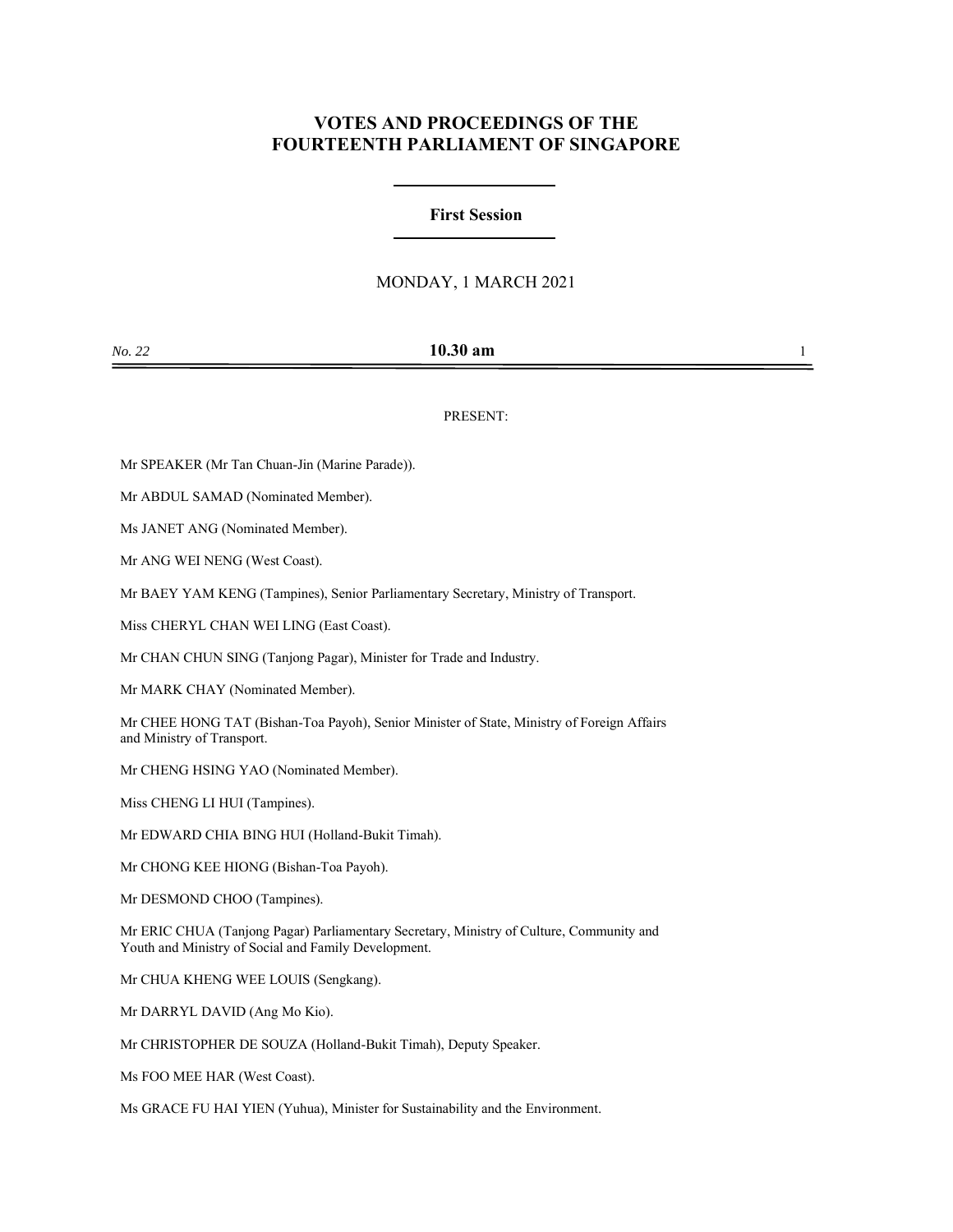Mr GAN KIM YONG (Chua Chu Kang), Minister for Health.

Ms GAN SIOW HUANG (Marymount), Minister of State, Ministry of Education and Ministry of Manpower.

Mr GAN THIAM POH (Ang Mo Kio).

Mr GERALD GIAM YEAN SONG (Aljunied).

Mr DERRICK GOH (Nee Soon).

Mr HENG CHEE HOW (Jalan Besar), Senior Minister of State, Ministry of Defence.

Mr HENG SWEE KEAT (East Coast), Deputy Prime Minister, Coordinating Minister for Economic Policies and Minister for Finance.

Prof HOON HIAN TECK (Nominated Member).

Mr SHAWN HUANG WEI ZHONG (Jurong).

Ms INDRANEE RAJAH (Tanjong Pagar), Minister, Prime Minister's Office, Second Minister for Finance, Second Minister for National Development and Leader of the House.

Mr S ISWARAN (West Coast), Minister for Communications and Information and Minister-in-charge of Trade Relations.

Dr JANIL PUTHUCHEARY (Pasir Ris-Punggol), Senior Minister of State, Ministry of Communications and Information and Ministry of Health and Government Whip.

Dr AMY KHOR LEAN SUAN (Hong Kah North), Senior Minister of State, Ministry of Sustainability and the Environment and Ministry of Transport.

Prof KOH LIAN PIN (Nominated Member).

Dr KOH POH KOON (Tampines), Senior Minister of State, Ministry of Health.

Mr KWEK HIAN CHUAN HENRY (Kebun Baru).

Mr DESMOND LEE (West Coast), Minister for National Development and Minister-in-charge of Social Services Integration.

Mr LEE HSIEN LOONG (Ang Mo Kio), Prime Minister.

Mr LEONG MUN WAI (Non-Constituency Member).

Mr LIANG ENG HWA (Bukit Panjang).

Mr LIM BIOW CHUAN (Mountbatten).

Assoc Prof JAMUS JEROME LIM (Sengkang).

Ms SYLVIA LIM (Aljunied).

Dr LIM WEE KIAK (Sembawang).

Ms LOW YEN LING (Chua Chu Kang), Minister of State, Ministry of Culture, Community and Youth and Ministry of Trade and Industry.

Mr MASAGOS ZULKIFLI B M M (Tampines), Minister for Social and Family Development, Second Minister for Health and Minister-in-charge of Muslim Affairs.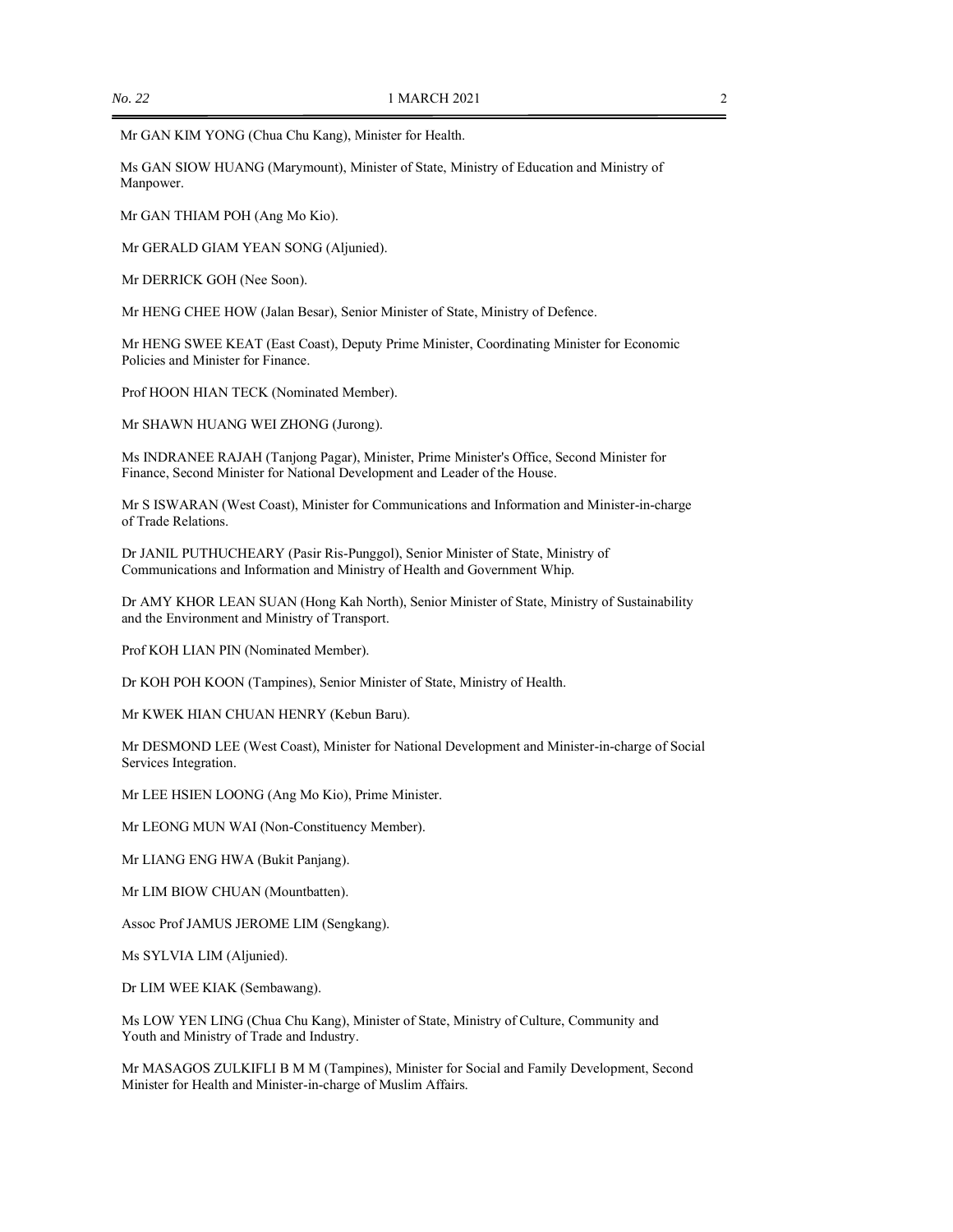Dr MOHAMAD MALIKI BIN OSMAN (East Coast), Minister, Prime Minister's Office, Second Minister for Education and Second Minister for Foreign Affairs.

Mr MOHD FAHMI BIN ALIMAN (Marine Parade).

Mr MUHAMAD FAISAL ABDUL MANAP (Aljunied).

Assoc Prof Dr MUHAMMAD FAISHAL IBRAHIM (Nee Soon), Minister of State, Ministry of Home Affairs and Ministry of National Development.

Mr MURALI PILLAI (Bukit Batok).

Ms NADIA AHMAD SAMDIN (Ang Mo Kio).

Dr NG ENG HEN (Bishan-Toa Payoh), Minister for Defence.

Ms NG LING LING (Ang Mo Kio).

Mr LOUIS NG KOK KWANG (Nee Soon).

Miss RACHEL ONG (West Coast).

Mr ONG YE KUNG (Sembawang), Minister for Transport.

Ms JOAN PEREIRA (Tanjong Pagar).

Mr LEON PERERA (Aljunied).

Ms DENISE PHUA LAY PENG (Jalan Besar).

Ms HAZEL POA (Non-Constituency Member).

Ms POH LI SAN (Sembawang).

Mr PRITAM SINGH (Aljunied), Leader of the Opposition.

Ms RAHAYU MAHZAM (Jurong), Parliamentary Secretary, Ministry of Health.

Mr SAKTIANDI SUPAAT (Bishan-Toa Payoh).

Mr SEAH KIAN PENG (Marine Parade).

Dr SHAHIRA ABDULLAH (Nominated Member).

Mr K SHANMUGAM (Nee Soon), Minister for Home Affairs and Minister for Law.

Mr SHARAEL TAHA (Pasir Ris-Punggol).

Ms SIM ANN (Holland-Bukit Timah), Senior Minister of State, Ministry of Communications and Information and Ministry of National Development and Deputy Government Whip.

Mr SITOH YIH PIN (Potong Pasir).

Ms HANY SOH (Marsiling-Yew Tee).

Ms SUN XUELING (Punggol West), Minister of State, Ministry of Education and Ministry of Social and Family Development.

Mr ALVIN TAN (Tanjong Pagar), Minister of State, Ministry of Culture, Community and Youth and Ministry of Trade and Industry.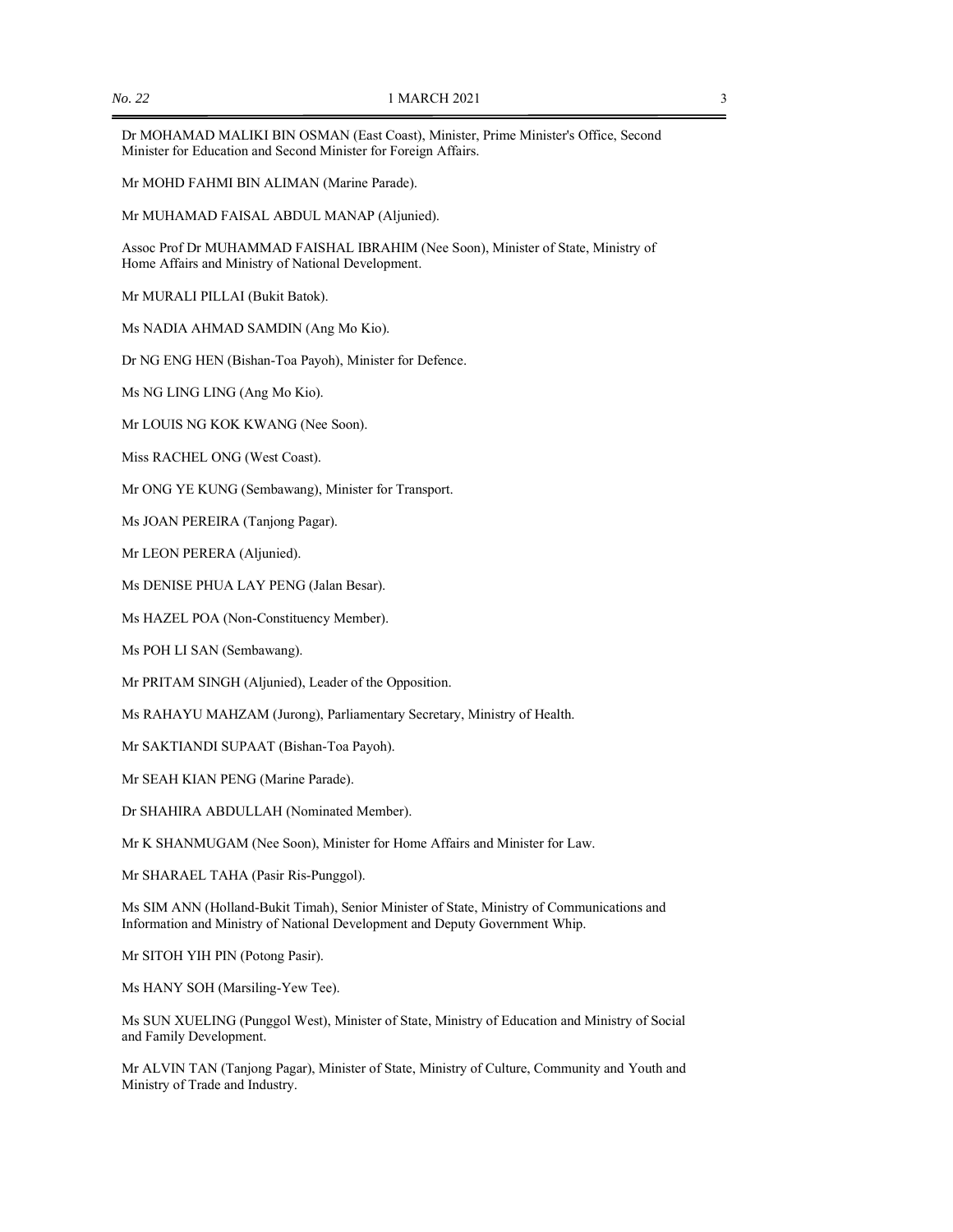#### Ms CARRIE TAN (Nee Soon).

Mr DENNIS TAN LIP FONG (Hougang).

Mr DESMOND TAN (Pasir Ris-Punggol), Minister of State, Ministry of Home Affairs and Ministry of Sustainability and the Environment.

Ms JESSICA TAN SOON NEO (East Coast), Deputy Speaker.

Mr TAN KIAT HOW (East Coast), Minister of State, Prime Minister's Office and Ministry of National Development.

Dr TAN SEE LENG (Marine Parade), Minister, Prime Minister's Office, Second Minister for Manpower and Second Minister for Trade and Industry.

Dr TAN WU MENG (Jurong).

Dr TAN YIA SWAM (Nominated Member).

Mr PATRICK TAY TECK GUAN (Pioneer).

Mr TEO CHEE HEAN (Pasir Ris-Punggol), Senior Minister and Coordinating Minister for National Security.

Mrs JOSEPHINE TEO (Jalan Besar), Minister for Manpower and Second Minister for Home Affairs.

Mr THARMAN SHANMUGARATNAM (Jurong), Senior Minister and Coordinating Minister for Social Policies.

Mr RAJ JOSHUA THOMAS (Nominated Member).

Ms TIN PEI LING (MacPherson).

Mr EDWIN TONG CHUN FAI (Marine Parade), Minister for Culture, Community and Youth and Second Minister for Law.

Dr VIVIAN BALAKRISHNAN (Holland-Bukit Timah), Minister for Foreign Affairs.

Dr WAN RIZAL (Jalan Besar).

Mr DON WEE (Chua Chu Kang).

Mr LAWRENCE WONG (Marsiling-Yew Tee), Minister for Education and Second Minister for Finance.

Mr XIE YAO QUAN (Jurong).

Mr ALEX YAM ZIMING (Marsiling-Yew Tee).

Ms YEO WAN LING (Pasir Ris-Punggol).

Mr YIP HON WENG (Yio Chu Kang).

Mr MELVIN YONG YIK CHYE (Radin Mas).

Mr ZAQY MOHAMAD (Marsiling-Yew Tee), Senior Minister of State, Ministry of Defence and Ministry of Manpower and Deputy Leader of the House.

Mr ZHULKARNAIN ABDUL RAHIM (Chua Chu Kang).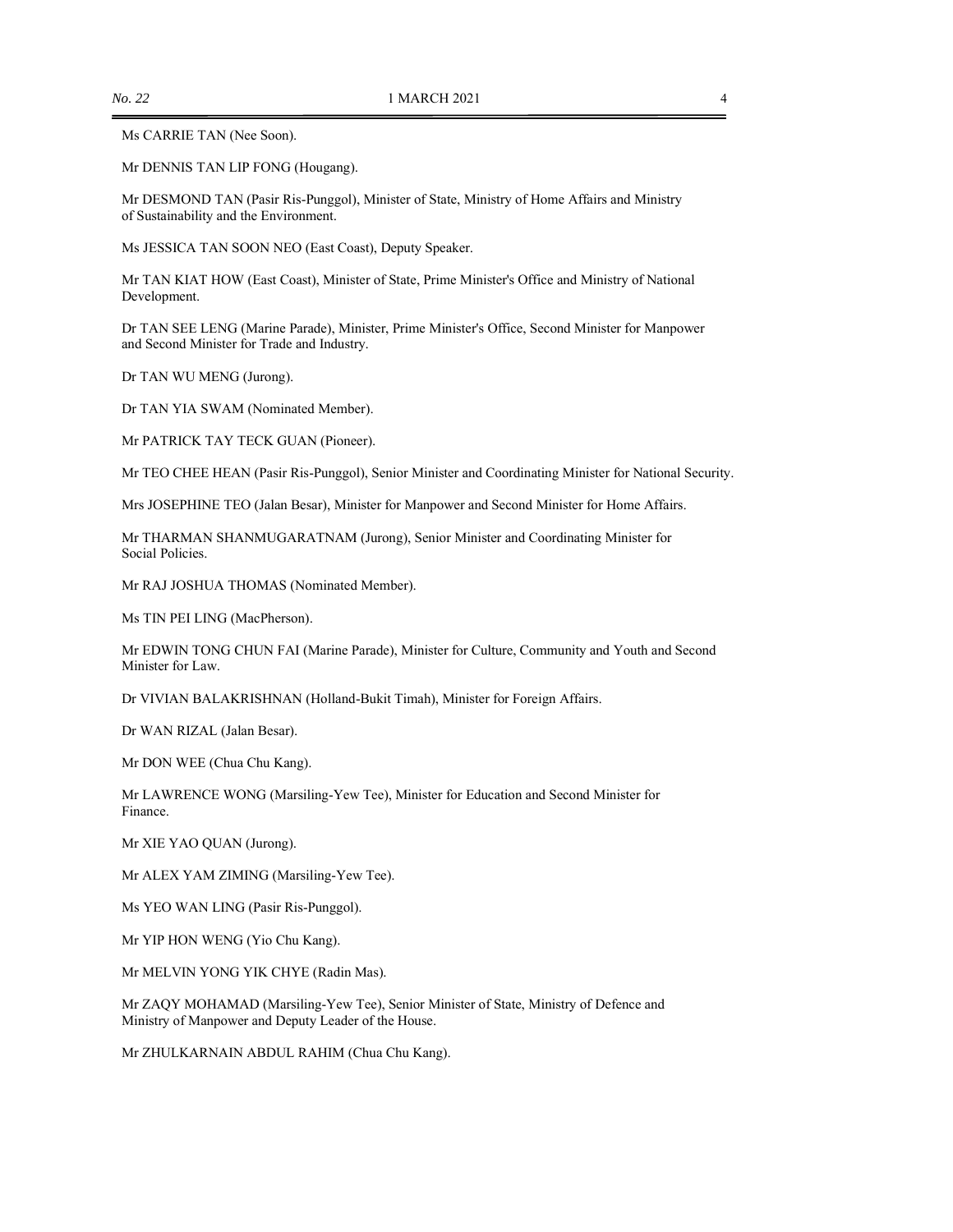ABSENT:

Ms HE TING RU (Sengkang).

Ms MARIAM JAAFAR (Sembawang).

Ms RAEESAH KHAN (Sengkang).

Mr VIKRAM NAIR (Sembawang).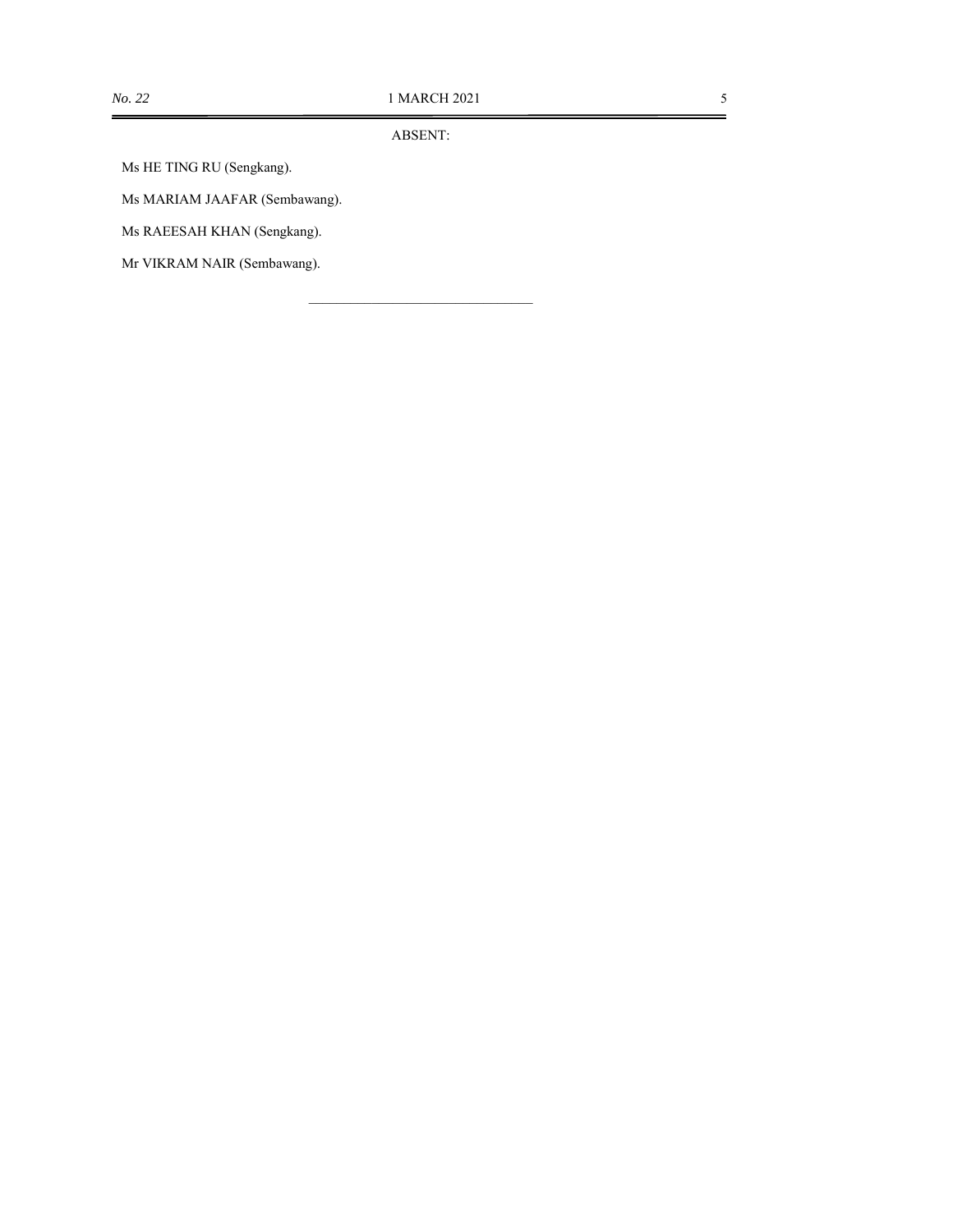| 1 | Papers presented to Parliament and received by the Clerk of Parliament pursuant to Standing Order No.<br>31 (Presentation of Papers) and ordered to lie upon the Table: |                                                                                                                         |  |
|---|-------------------------------------------------------------------------------------------------------------------------------------------------------------------------|-------------------------------------------------------------------------------------------------------------------------|--|
|   | 1.1                                                                                                                                                                     | Road Traffic (Electronic Road Pricing System) (Amendment) Rules 2021 – Presented on 1<br>March 2021 (S. L. 170 of 2021) |  |
|   | 1.2                                                                                                                                                                     | MediShield Life Scheme (Amendment) Regulations 2021 – Presented on 1 March 2021<br>(S. L. 171 of 2021)                  |  |
|   |                                                                                                                                                                         | 7 Ouestions for Oral Answer were answered during Ouestion Time.                                                         |  |

*No.* 22 1 MARCH 2021 6

3 Fourth Supplementary Estimates of Expenditure for the financial year 1 April 2020 to 31 March 2021 (Paper Cmd. 6 of 2021) – Committee of Supply (Allotted Day) – Supply considered in the Committee:

*(In the Committee)* 

Fourth Supplementary Main Estimates of Expenditure for FY2020/2021

The sum stated for Head P stated below agreed to stand part of the Fourth Supplementary Main Estimates.

*Head*  $\qquad \qquad$  5 P Ministry of Home Affairs 9,124,100

Resolved, "That the sum of \$9,124,100 shall be supplied to the Government under the Head of Expenditure for the public services shown in the Fourth Supplementary Main Estimates of Expenditure for the financial year 1 April 2020 to 31 March 2021, contained in Paper Cmd. 6 of 2021.".

Resolution to be reported.

### Fourth Supplementary Development Estimates of Expenditure for FY2020/2021

 The sums stated for the Heads stated below agreed to stand part of the Fourth Supplementary Development Estimates.

*Head*  $\sim$ 

| $\mathbf{I}$ | Ministry of Social and Family Development      | 11,761,200 |
|--------------|------------------------------------------------|------------|
| L            | Ministry of Sustainability and the Environment | 46,245,400 |
| P            | Ministry of Home Affairs                       | 4,821,900  |
| $\circ$      | Ministry of Communications and Information     | 36,142,000 |
| S            | Ministry of Manpower                           | 8,519,400  |

Resolved, "That the sum of \$107,489,900 shall be supplied to the Government under the Heads of Expenditure for the public services shown in the Fourth Supplementary Development Estimates of Expenditure for the financial year 1 April 2020 to 31 March 2021, contained in Paper Cmd. 6 of 2021.".

Resolution to be reported.

Resolutions reported and agreed to.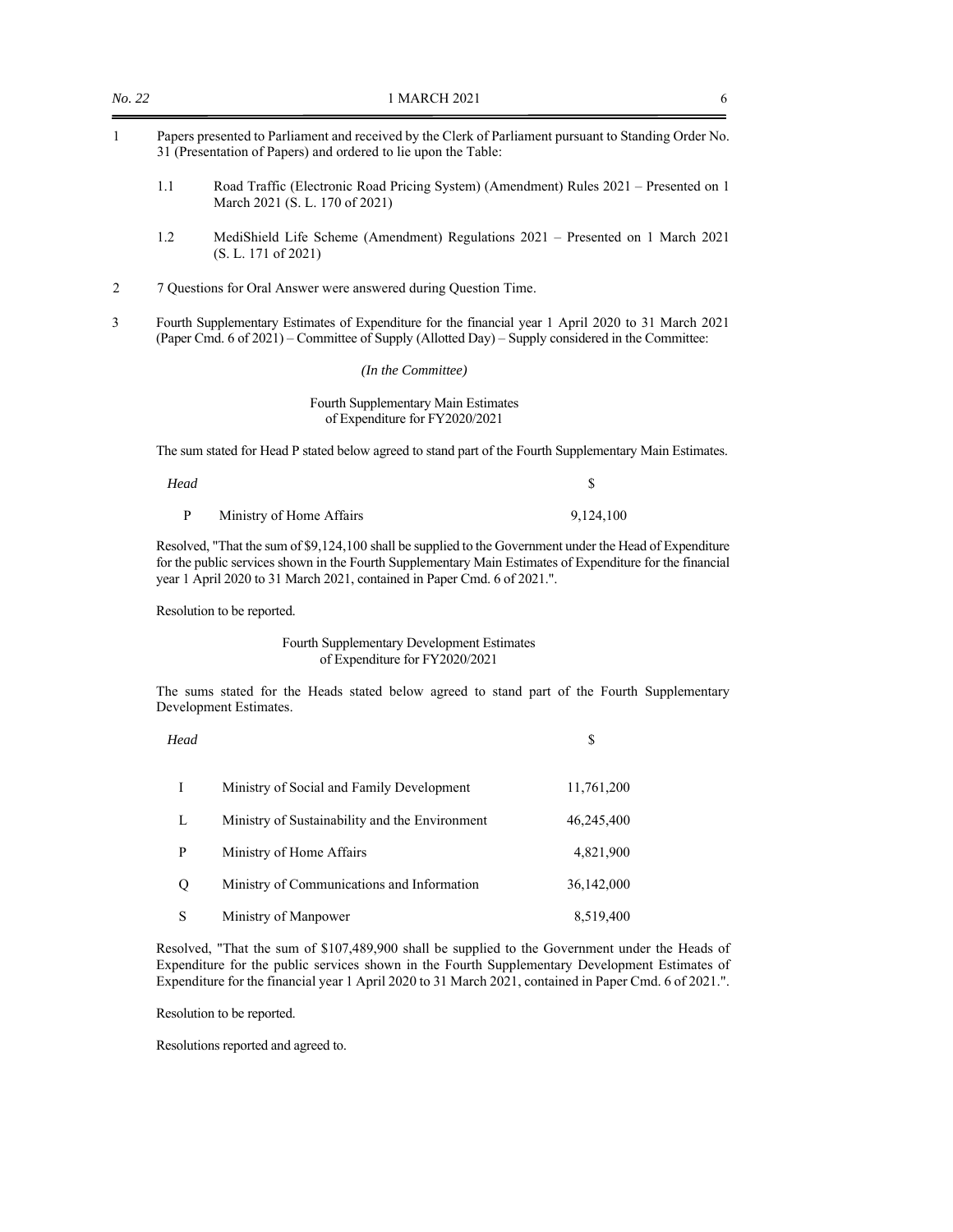4 Estimates for the financial year 1 April 2021 to 31 March 2022 (Paper Cmd. 5 of 2021) – Committee of Supply (2nd Allotted Day) – Supply considered in the Committee:

*(In the Committee)* 

Head J – Ministry of Defence –

Amendment proposed, "That the total sum to be allocated for Head J of the Estimates be reduced by \$100.". – (Mr Alex Yam Ziming).

Amendment, by leave, withdrawn.

The sum of \$14,814,265,200 for Head J agreed to stand part of the Main Estimates.

The sum of \$907,700,000 for Head J agreed to stand part of the Development Estimates.

Head N – Ministry of Foreign Affairs –

Amendment proposed, "That the total sum to be allocated for Head N of the Estimates be reduced by \$100.". – (Mr Alex Yam Ziming).

Amendment, by leave, withdrawn.

The sum of \$427,837,900 for Head N agreed to stand part of the Main Estimates.

The sum of \$12,500,000 for Head N agreed to stand part of the Development Estimates.

Head P – Ministry of Home Affairs –

Amendment proposed, "That the total sum to be allocated for Head P of the Estimates be reduced by \$100.". – (Mr Murali Pillai).

Amendment, by leave, withdrawn.

The sum of \$6,555,769,700 for Head P agreed to stand part of the Main Estimates.

The sum of \$1,332,058,600 for Head P agreed to stand part of the Development Estimates.

- 5 Extension of Sitting Pursuant to Standing Order No 91(3)(d), Mr Speaker extended the sitting beyond the time specified for the Committee of Supply for a period of up to 30 minutes.
- 6 Estimates for the financial year 1 April 2021 to 31 March 2022 (Paper Cmd. 5 of 2021) Consideration in the Committee of Supply resumed.

#### *(In the Committee)*

Head R – Ministry of Law –

Amendment proposed, "That the total sum to be allocated for Head R of the Estimates be reduced by \$100.". – (Mr Murali Pillai); Debate arising.

With the consent of Mr Speaker, Motion made, and Question put – Resolved, "That progress be reported now and leave be asked to sit again tomorrow.". – (Leader of the House).

Progress reported – (Leader of the House).

Committee to sit again Tomorrow.